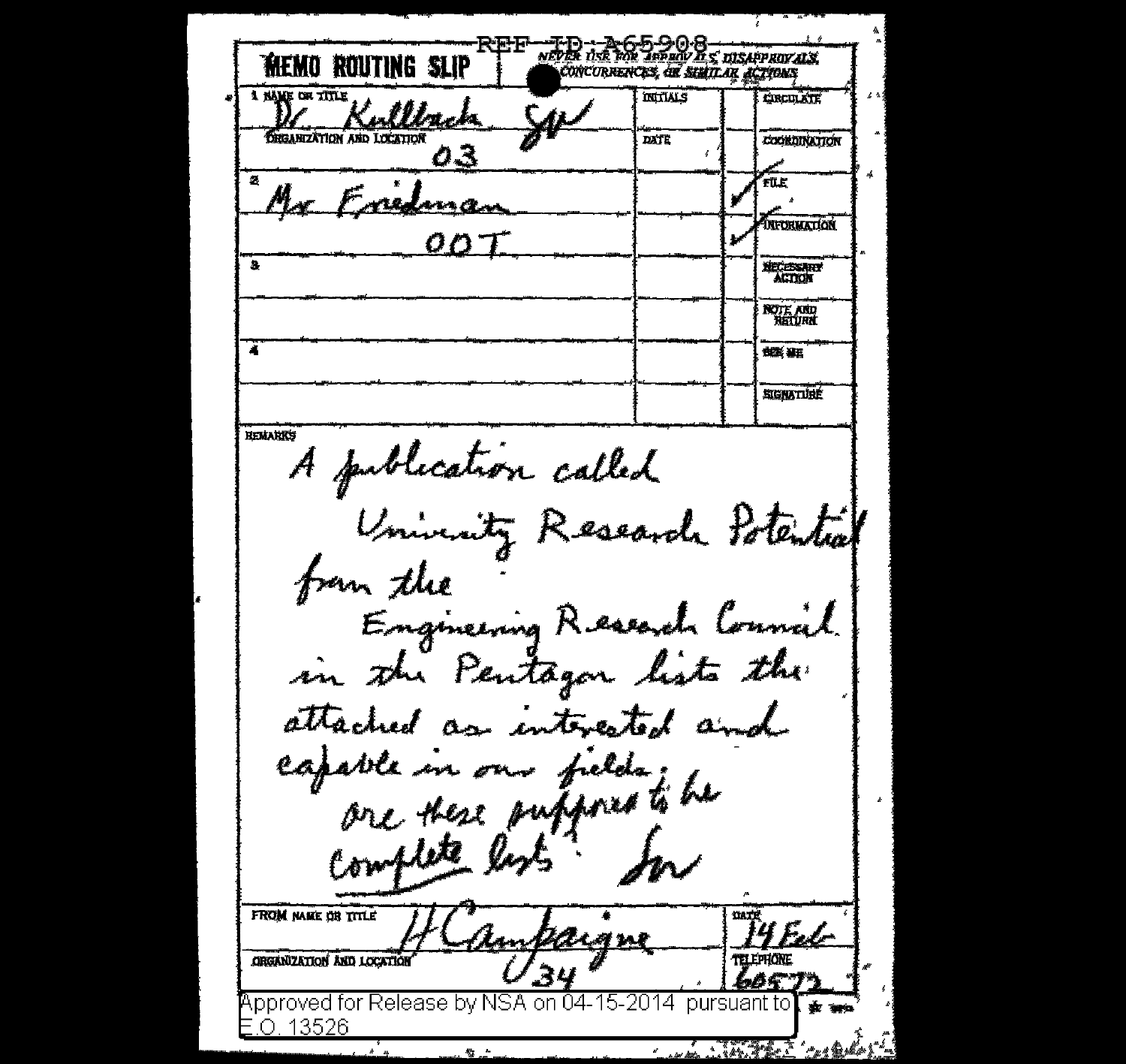## SPEECH CHOURITY & SCRAIGELIKG

Note: These colleges have one or more persons interested and/or qualify in research in the special field indicated.

Northwestern University, Evanston, Illinois St. Ambrose College, Davenport, Iowa Southwestern Louisiana Institute, Lafayette, Louisiana Boston University, Boston, ..essachusetts Massachusetts Institute of Technology, Jambridge, Mass. Ventworth Institute, Boston, 'lass. Jashington University, St. Louis, "issouri University of Nebraska, Lincoln, Nebraska University of New Mexico, Albuquerque, New Pexico Clarkson College of Technology, Potsdam, New York Net York University, New York, F. Y. University of Forth Dakota, Grand Forks, N. Darkota Case Institute of Technology, Cleveland, Ohio University of Pittsburgh, Pittsburgh, Penna. Southern Nethodist University, Dallas, Texas University of Virginia, Charlottsville, Va. Virginia Polytechnic Institute, Blacksburg, Va.